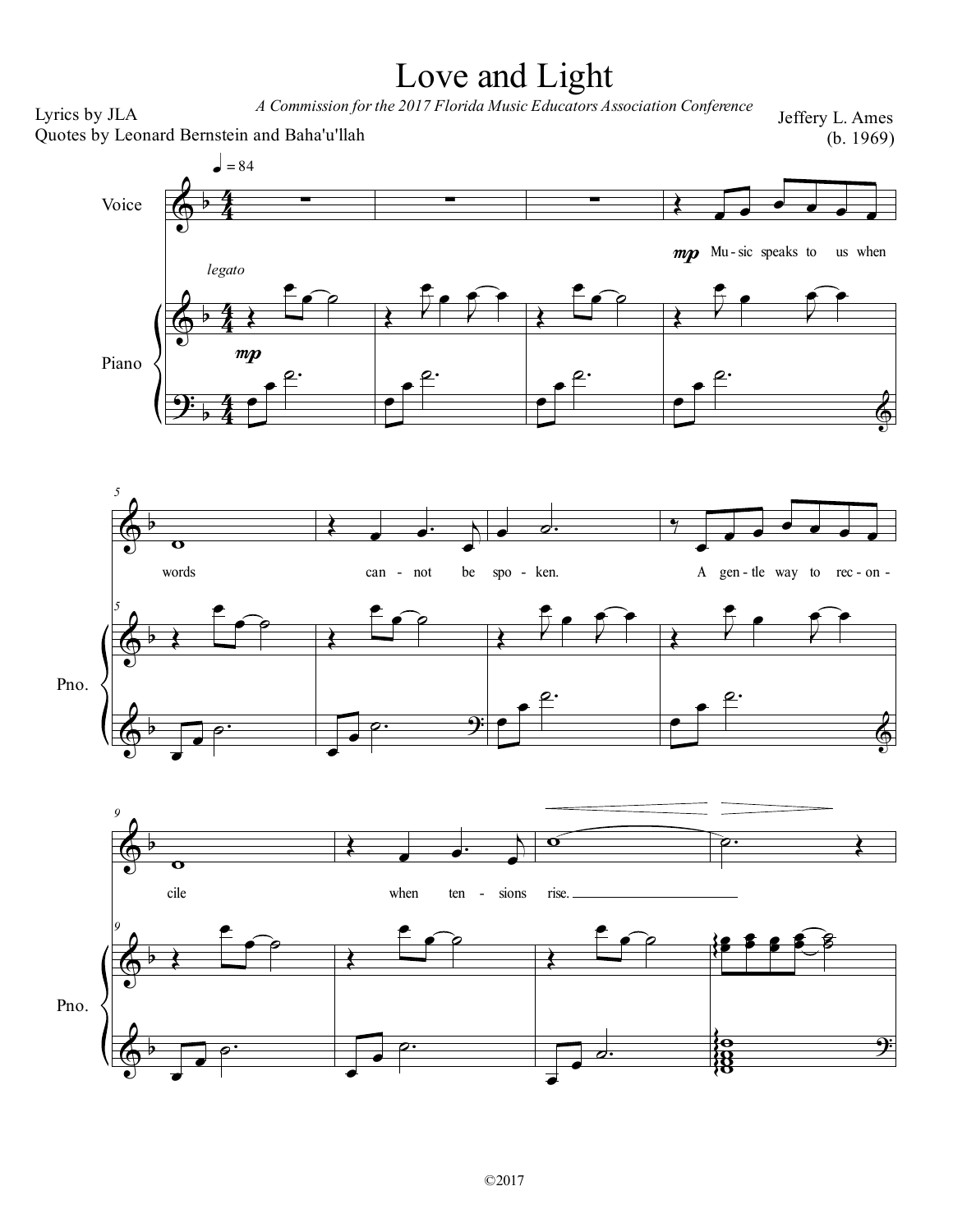2 Love and Light

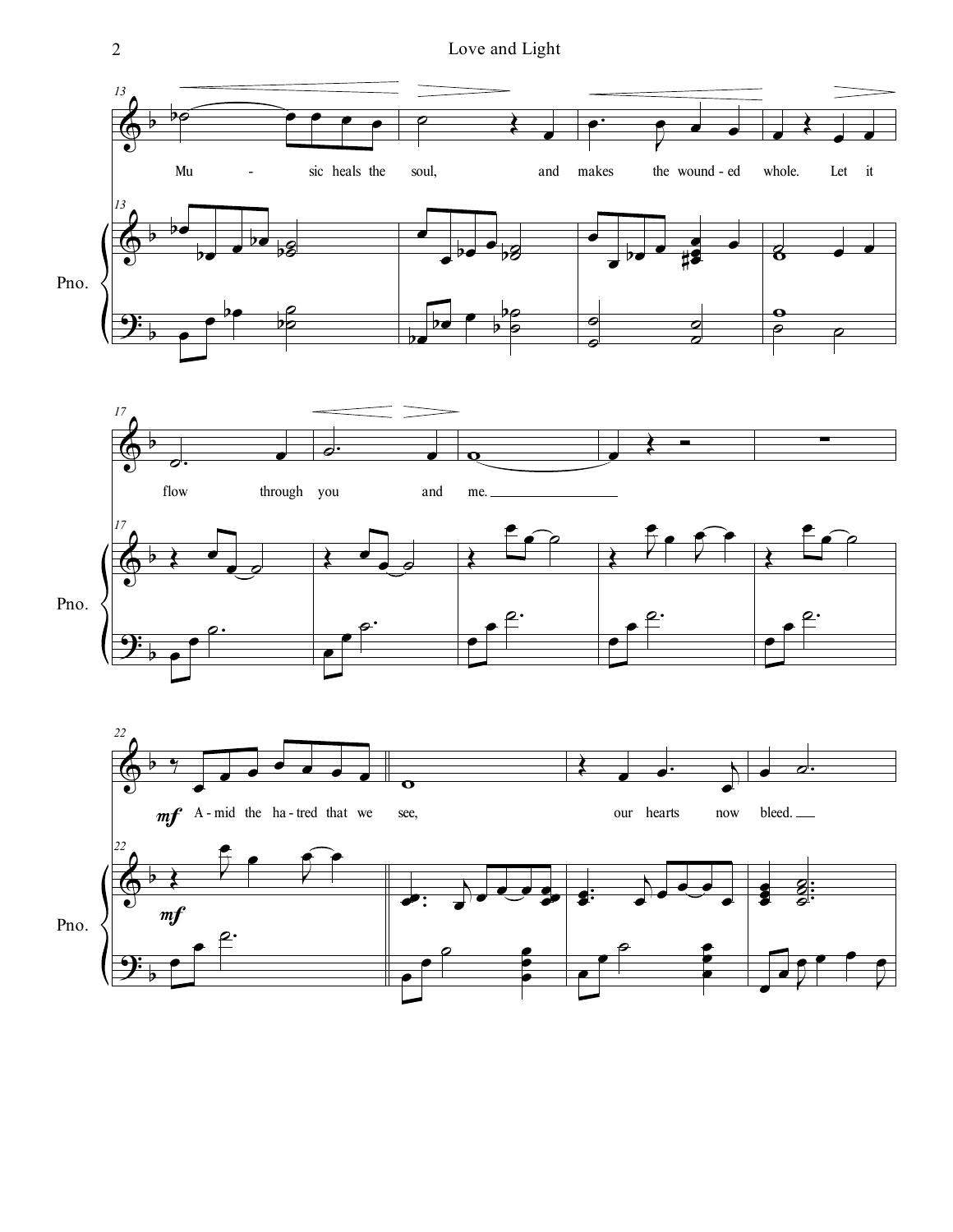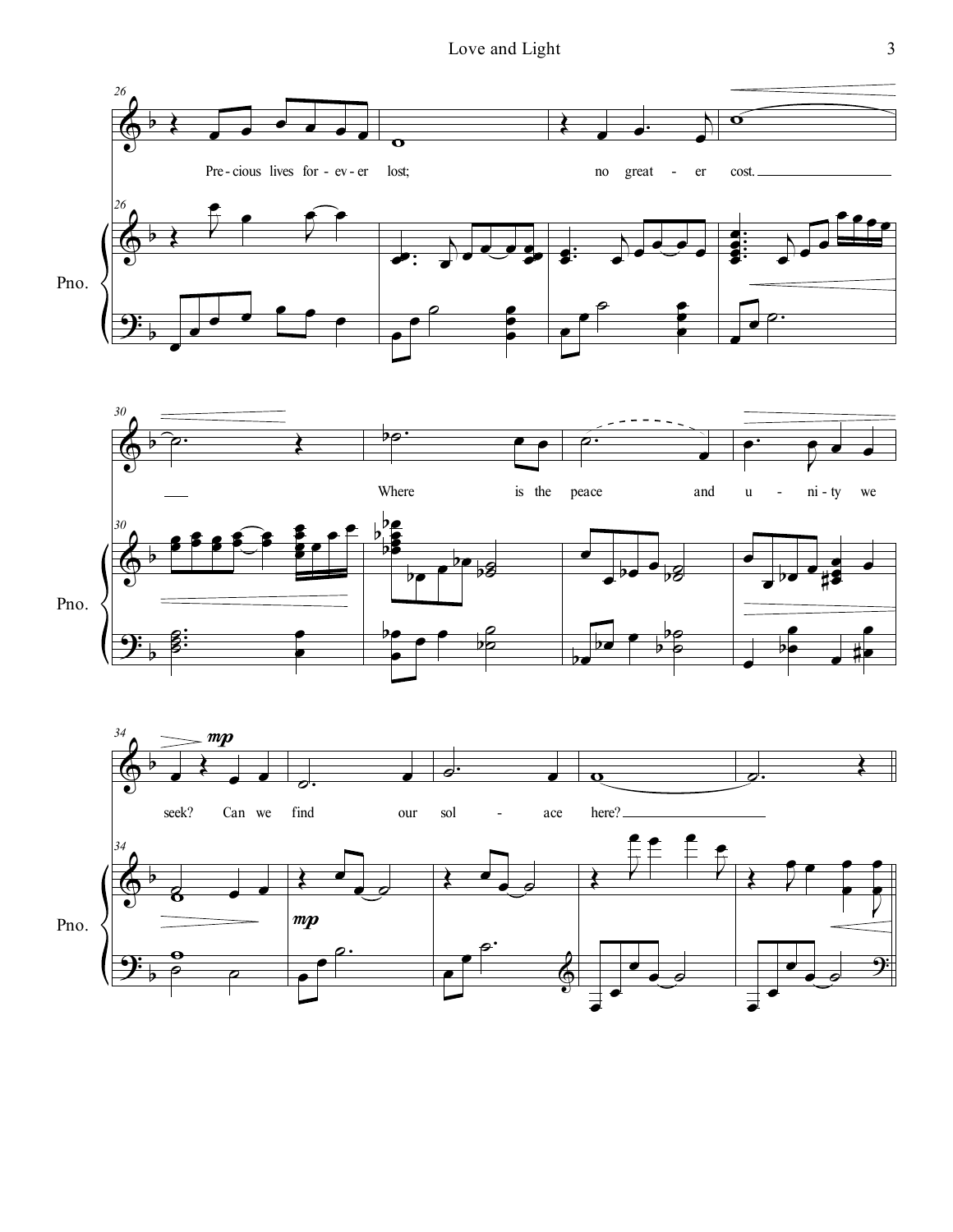



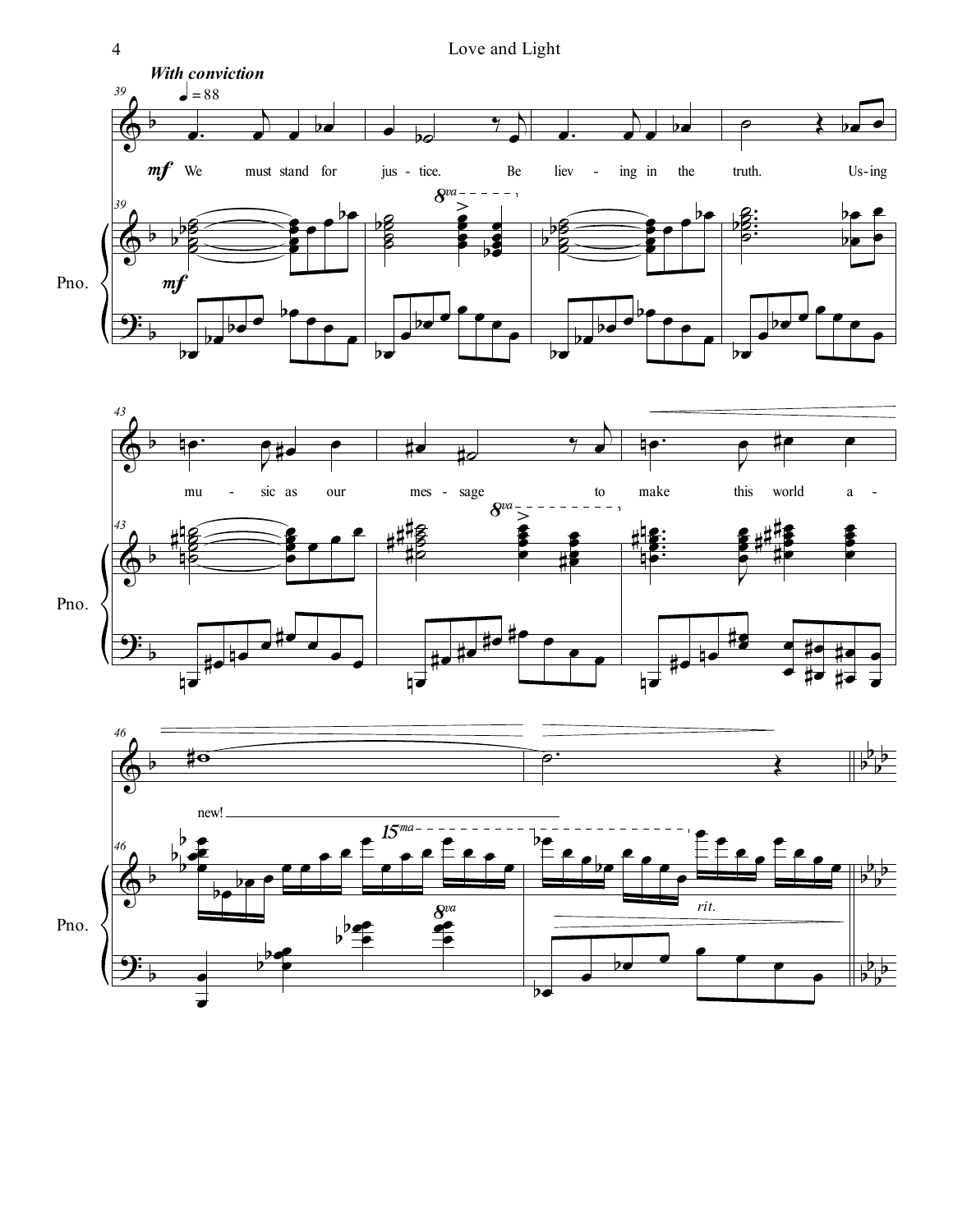## Love and Light 5